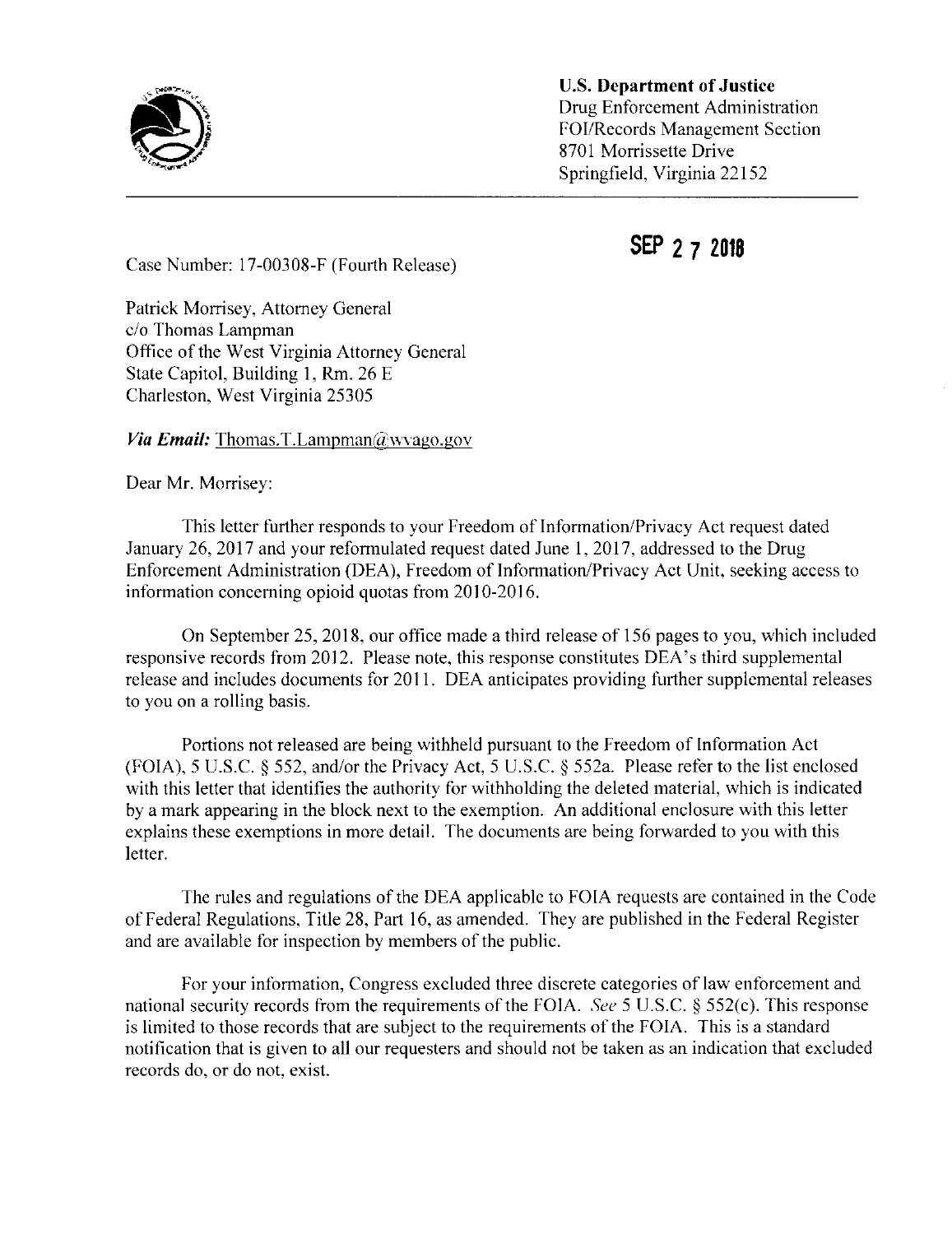If you have any questions regarding this letter, you may contact Caitlin Trujillo, Attorney. Administrative Law Section at (202) 598-2730.

Sincerely,  $\mathcal{Y}^{f_1}$ C

Katherine L. Myrick, C<del>hi</del>ef Freedom of Information/Privacy Act Unit FOI/Records Management Section

Number of pages withheld: 0

Number of pages released: 112

## APPLICABLE SECTIONS OF THE FREEDOM OF INFORMATION AND/OR PRIVACY ACT:

| <b>Freedom of Information Act</b><br>5 U.S.C. 552 |                                                                                                                    |                          | <b>Privacy Act</b><br>5 U.S.C. 552a |                        |
|---------------------------------------------------|--------------------------------------------------------------------------------------------------------------------|--------------------------|-------------------------------------|------------------------|
|                                                   | $\lceil \, \cdot \, \rceil(b)(1) \qquad \lceil \, \cdot \, \rceil(b)(5) \qquad \lceil \, \cdot \, \rceil(b)(7)(C)$ |                          | $\lceil \cdot \rceil$ (d)(5)        | $\int$ $(k)(2)$        |
| $\lceil (b)(2) \rceil$                            |                                                                                                                    | [X] (b)(6) [ ] (b)(7)(D) | $\lceil \ \rceil$ (j)(2)            | $\int (k)(5)$          |
|                                                   | $[ ] (b)(3) [ ] (b)(7)(A) [X] (b)(7)(E)$                                                                           |                          | $\lceil (k)(1) \rceil$              | $\lceil (k)(6) \rceil$ |
| [X](b)(4)                                         | $\lceil \, \pceil(b)(7)(B) \, \pceil(\lceil b)(7)(F) \rceil$                                                       |                          |                                     |                        |

Enclosures